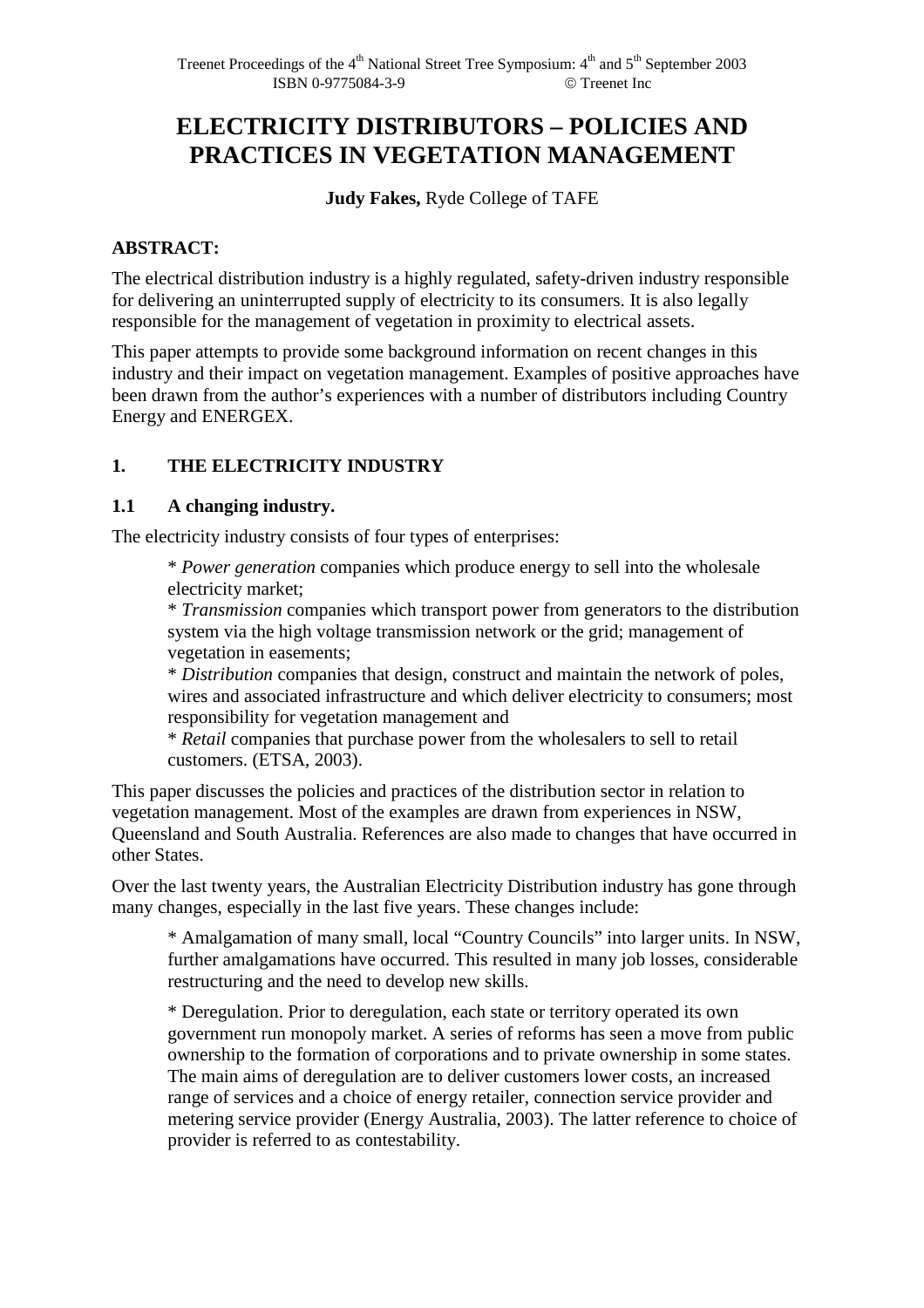For example, in 1946, the Electricity Trust of South Australia (ETSA) was established by the South Australian government as a publicly owned utility responsible for all aspects of providing electricity to SA. Deregulation saw the formation of ETSA Corporation. Between 1996 and 1998 this corporation was divided into several business units. ETSA Utilities, the distribution entity is now a member of the Cheung Kong Group of companies (as are a number of Victorian electricity enterprises) (ETSA, 2003).

The various phases of deregulation have included the establishment of a National Electricity Market and interconnection via a national grid which links NSW, Victoria, Queensland, SA and the ACT (ENERGEX, 2003). The National Electricity Market Management Company is the body corporate responsible for the administration and operation of the wholesale electricity market in accordance with the National Electricity Code (NEMMCO, 2003).

In summary, it could be said that electricity distributors:

- \* are highly regulated,
- \* operate in an increasingly complex and competitive market place,
- \* are regularly amalgamated and restructured,
- \* are an income source for governments and or shareholders, and
- \* outsource more operations and are increasingly involved in contract management.

#### **1.2 Regulation**

Electricity Distributors are highly regulated and monitored. As the business involves the construction and maintenance of the network and the selling of a product to consumers, there are many regulators. For example, Energy Australia, which supplies much of the Sydney to Newcastle market, is regulated by the following authorities:

- \* NSW Ministry of Energy & Utilities
- \* National Electricity Code Administrator
- \* National Electricity Market Management Company Ltd
- \* Independent Pricing & Regulatory Tribunal
- \* Australian Competition & Consumer Commission
- \* WorkCover NSW
- \* NSW Department of Fair Trading
- \* NSW Department of Planning & Natural Resources (Energy Australia, 2003).

Apart from external regulators and auditors, most distributors have rigorous internal auditing procedures.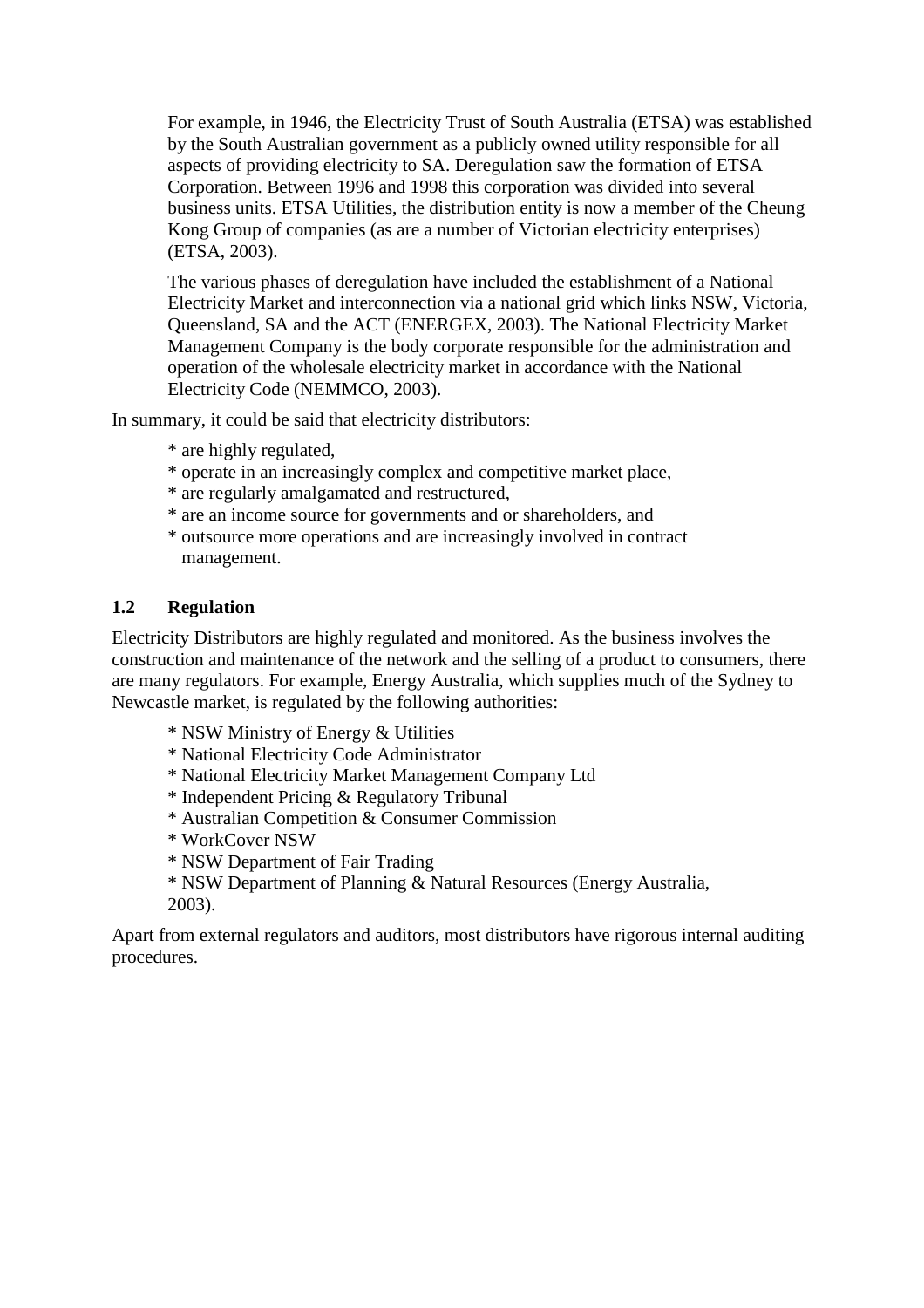## **2. VEGETATION MANAGEMENT**

Vegetation management includes a range of strategies from pruning, tree removal, herbicide treatment, slashing, tree selection and electrical solutions such as alternative conductors, relocation of lines (including undergrounding), alternative constructions and the use of taller poles. Vegetation management may occur in designated easements and on public and private land.

Most of the responsibility for vegetation management sits with the distribution enterprises. All states and territories have legislation that determines the rights and obligations of distributors in relation to the management of vegetation in proximity to electrical assets. Recent changes in legislation in both NSW and Queensland have attempted to put more responsibility and or the costs associated with vegetation management onto the tree owner.

In both NSW and Queensland, there appears to be a renewed interest in vegetation management. Some likely drivers for this action would include a significant emphasis on safety from the Departments of Energy, network reliability, compliance with legislation and regulations, the high costs associated with vegetation management and increasing consumer awareness of environmental issues. The response by most distributors has been to develop or update policies and other strategies in line with these new requirements.

## **2.1 Legislation**

The Industry Safety Steering Committee constituted by the NSW Minister for Energy  $\&$ Utilities is currently reviewing the document *Guide to Managing Vegetation near Power Lines*. This document, otherwise known as ISSC 3, details the legislation, regulations and Codes of Practice with which the networks and their contractors must comply. In NSW this legislation includes:

- \* Electricity Supply Act 1995
- \* Electricity Supply (Safety & Network Management) Regulation 2002
- \* Electricity Supply (General) Regulation 2001, Part 11
	- Clause 102 Preservation of Trees
	- Clause 103 Tree Management Plans
	- Clause 104 Consultation with Councils and the public
- \* Code of Practice for Electricity Transmission and Distribution Asset Management
- \* Environmental Planning & Assessment Act 1979
- \* Protection of the Environment Operations Act 1997
- \* Pesticides Act 1999
- \* Native Vegetation Conservation Act 1997
- \* Threatened Species Conservation Act 1995
- \* Rural Fires Service Act 1997
- \* National Parks & Wildlife Act 1974
- \* Heritage Act 1977
- \* Soil Conservation Act 1938
- \* Occupational Health & Safety Act 2000
- \* numerous State Environmental Planning Policies (ISSC 3, 2003)

This is not the complete list but it serves to indicate the range of environmental and other legislation associated with vegetation management. ISSC 3 also sets the industry standards for clearances between vegetation and powerlines. Clearances depend on voltage of the line, insulated or not, span length and bushfire zones.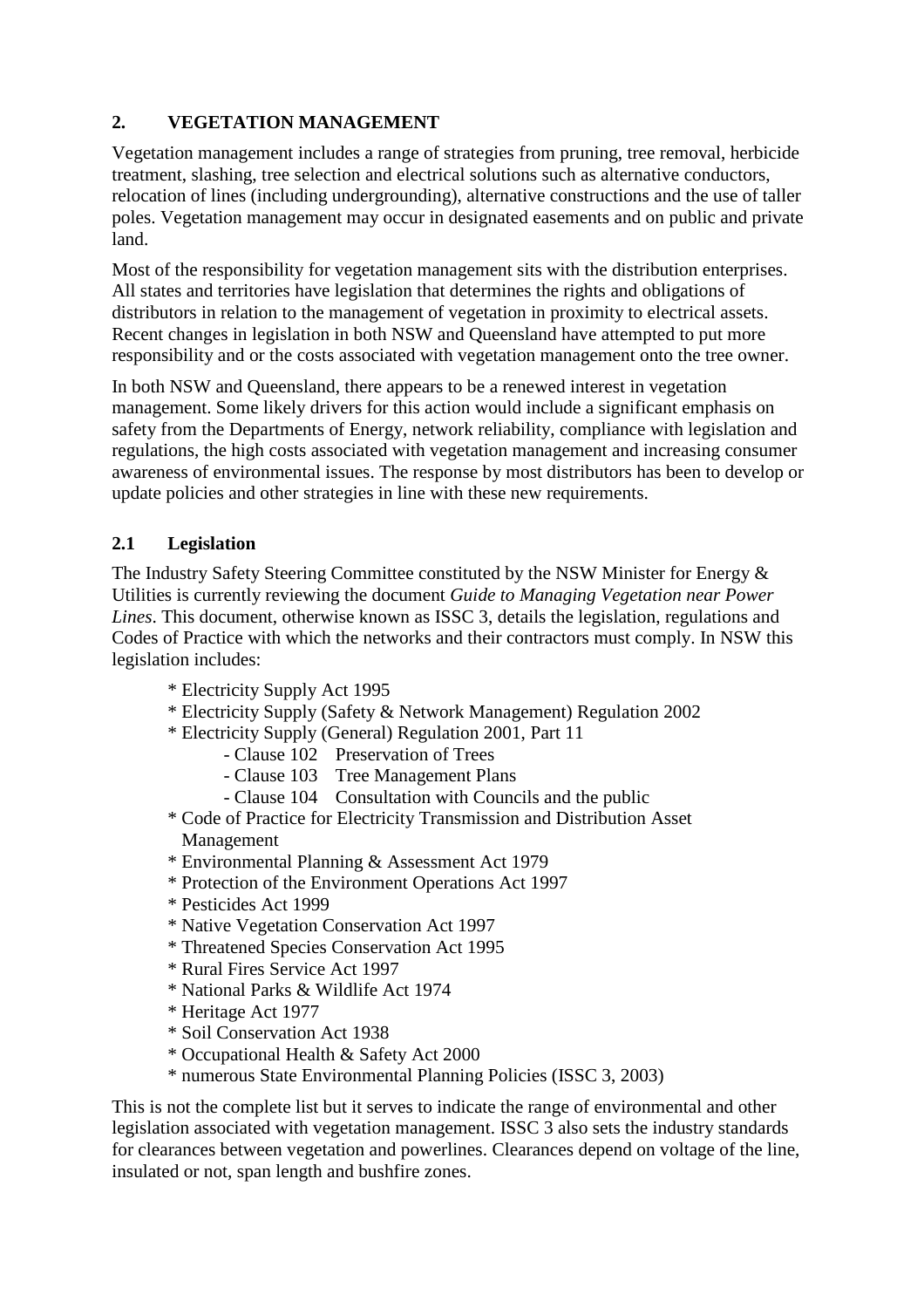### **2.2 Vegetation Management Plans**

In order to meet the requirements of the legislation, distributors in NSW have developed Vegetation/ Tree Management Plans. Country Energy, which covers 72% of the State, has developed *Trees for Life*, Energy Australia has produced a similar document. Essentially these documents detail the responsibilities of the distributors with respect to maintaining clearances between powerlines and vegetation, detail the pruning and or other methods of vegetation management including electrical solutions and offer advice on species selection and planting distances. These documents must go out for public comment.

## **2.3 Other policies**

All distributors will have internal documents such as "Safe Working Procedures" for all operational activities including vegetation management. These documents generally set out the detailed safety procedures, technical details and training requirements.

Safety is the biggest issue for most distributors: safety of the public, safety of the network and safety of workers. Staff training therefore has a high priority. For example County Energy specifies the following qualifications for all staff (including contractors) who are engaged in removing vegetation near powerlines.

- \* 5099 Exemption to Regulation 133A of the Construction and Safety Regulations 1950,
- \* Resuscitation training,
- \* WorkCover EWP Certificate of Competency,
- \* TAFENSW Tree Care for Electricity Workers course,
- \* Chainsaw Safety Awareness Certificate,
- \* EWP Rescue and Controlled Descent Device Training,
- \* for those who climb appropriate qualifications in climbing and aerial rescue for climbers and observers. (Country Energy, 2001)

#### **3.0 PRACTICES – SOME POSITIVES**

#### **3.1 Employment of Horticulturalists and the establishment of Vegetation Management Teams.**

To my knowledge, more than fifteen years ago, Integral Energy (then Prospect Electricity) was the first distributor in NSW to employ qualified Horticulturalists to advise in horticultural and environmental issues and policies. Those people are still with the organisation. Similarly, Energex (SE Qld), Country Energy and Energy Australia all have horticulturalists involved in a variety of roles. The roles include auditing of contractors for compliance with pruning practices, training of electrically qualified personnel, development of internal working procedures and other documentation and policies, liaison with local councils and community groups and the development of species lists and trial sites.

Energex and the now redundant NorthPower both went through a process of establishing dedicated Vegetation Management sections and teams. The sections used both electrically and horticulturally qualified people managing vegetation issues on a regional basis but with regular and centrally located collaboration. Both of these organisations clearly identified that vegetation was an area that required specialist knowledge that was beyond the scope of most electrically qualified staff. However, they also recognised that working in an electrical environment requires very close attention to safety regulations.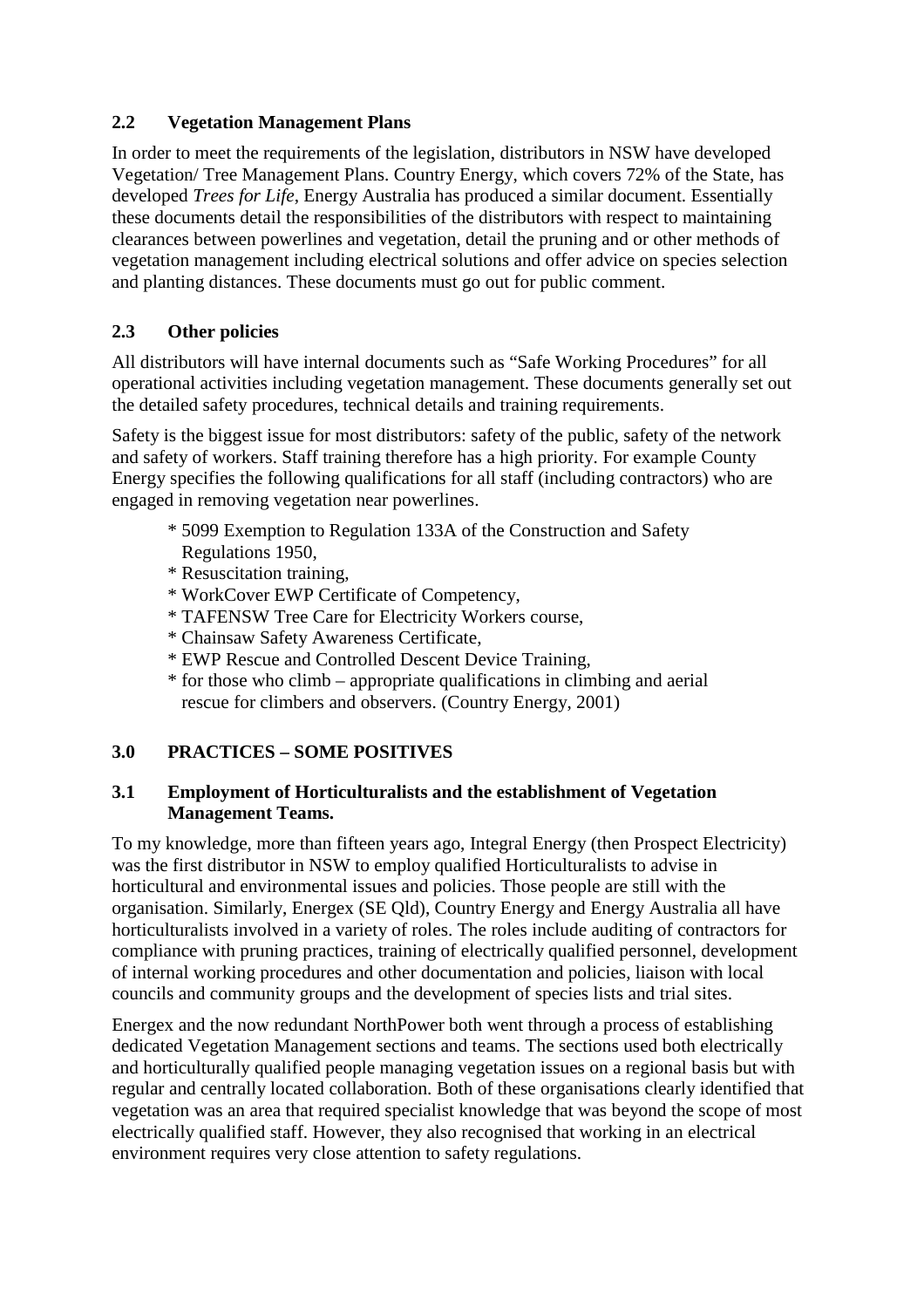Recent restructuring and or amalgamations has seen changes to the vegetation management strategies of both organisations. It appears that the NorthPower model will be applied to Country Energy. It is hoped that the expertise developed by the original Energex teams will not be lost in the system but will be built upon.

## **3.2 Vegetation Management Agreements.**

The concept of establishing formal vegetation management agreements between electricity distributors and local government (tree owner) authorities is not new. During the 1980s and 1990s, a number of formal sessions were held by Prospect Electricity and their constituent councils to develop agreements on who would be responsible for various aspects of vegetation management including pruning, tree removal and replacement. These were based on the Electricity Council of NSW Model Agreement (Department of Minerals & Energy, 1990).

In many instances, especially in rural areas, verbal agreements have been made between individuals from both parties. However, when one person leaves the organisation or there is a restructure, the situation may become unclear and problems may arise. In 2003, both Country Energy and ENERGEX have embarked on new programmes to formalise agreements between themselves and constituent councils.

In Brisbane in July this year, ENERGEX and SEQROC (South-east Queensland Regional Organisation of Councils) set up a two-day Vegetation Workshop. The aims of the workshop were to:

 \* *develop a mutual understanding of the relationship between local governments and energy authorities and the role they play in vegetation management to achieve community outcomes, and* 

 *\* discuss and develop the Vegetation Management Framework Agreement between individual SEQROC members and ENERGEX.*

There were representatives of most of the major member councils as well as SEQROC and ENERGEX. The programme was structured to provide all participants with perspectives and information from all stakeholders. Presentations included legislative requirements and management options and specific examples of tree selection, species trials, public education, tree removal and replacement programmes that were already in place. The workshop also provided an excellent opportunity for local councils to clearly present their issues and concerns to ENERGEX. For example, biodiversity rated highly as an area of concern to a number of key councils. It also allowed for ENERGEX to present a more public and personal face to the councils.

The workshop was very informative and successful. The general 'Vegetation Management Framework' which had been formulated at a State level was edited to an ENEGEX/SEQROC document. This will now be the basis of specific and detailed agreements between ENERGEX and each of their constituent councils.

#### **3.3 Species trials.**

As with Vegetation Management Agreements, species lists prepared by energy authorities have been around for many years. A number of colourful and informative documents have been published including *Your Guide to Tree Planting near Powerlines* ( Powercor,1995) and *Tree Planting Near Powerlines* (ETSA, 1989).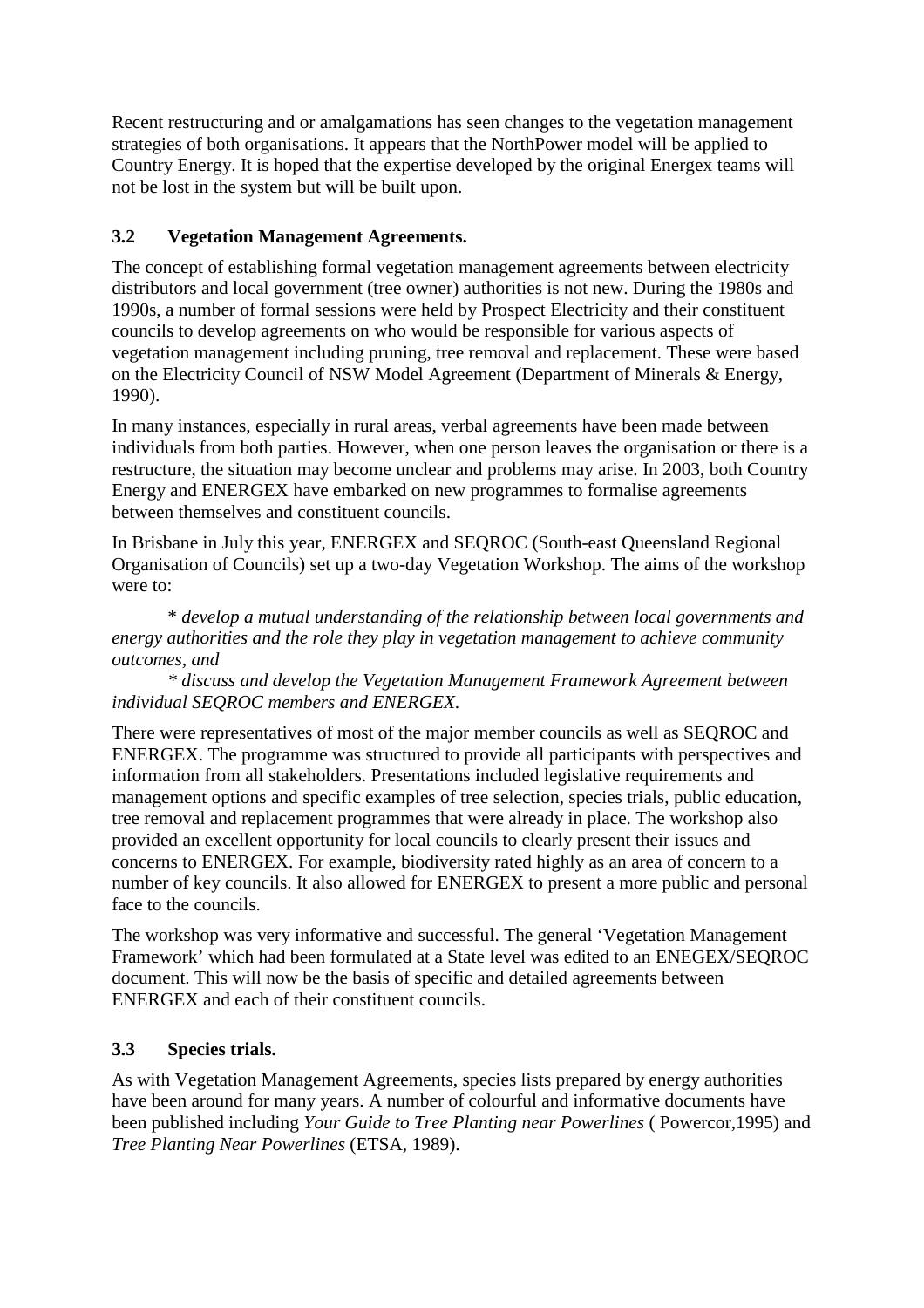The quality of the list has depended on who prepared the document and the criteria for selection. Most horticulturalists would consider that a mature height of 4.0 meters is completely inadequate to provide the many benefits we seek from street trees let alone accommodate pruning for pedestrians and vehicles. Similarly, any one who has been involved in selecting species for street plantings is aware that it is an extremely complex process and that there is no such thing as the perfect street tree.

Brisbane City Council is currently trialling a number of local rainforest species as well as a range of grafted *Brachychiton* spp. Maureen See from BCC is one of the project officers. The grafted Brachychitons are the brainchild of Helen Leicht, Horticulturalist with ENERGEX. The BCC trial is in its third year. The aims of the trial are to enhance the range of suitable street tree species and to showcase some of the lesser known and used south-east Queensland rainforest species (See, 2003). It is intended that the trials be registered as TREENET sites.

## **3.4 Community education.**

All distributors produce a range of printed and electronically available material for their consumers. Some web sites are more informative than others.

ENERGEX has developed a range of material branded as "safe**tree**". This includes information on planting, labels for nursery stock, postcards to notify residents of planned pruning work, television advertisements and so on. The services of a public relations expert have been secured to work with technical specialists.

# **3.5 Pruning practices.**

The requirement for pruning trees near powerlines will be with us for many years despite pressure being applied to locate more electrical services underground. Given the high recurrent costs of pruning it is easy to see why distributors are keen to share the costs with tree owners and to pursue other means of vegetation management.

It is my strongly held opinion, based on almost twenty years of practical experience, that selective reduction pruning is the most effective long-term method for pruning trees near powerlines. "Gully-cutting" and lopping are both excessive and counter-productive. The intervals between pruning must be based on biological responses and community requirements rather than rigidly prescribed maintenance schedules. The longer the interval, the greater the volume that must be removed from the tree and generally the greater the negative response from the community (Fakes, 2000).

Contracts set up by a number of distributors now allow for clearance maintenance over a three year period rather than prescribed cycles however annual cuts have been successful in many regional centres. The challenge is to maintain good pruning practices.

Country Energy has now made the TAFE NSW course "Tree Care for Electricity Workers" a component of their apprentice's training. This organisation has also engaged an ecologist in one of their regions to improve their environmental management of easements.